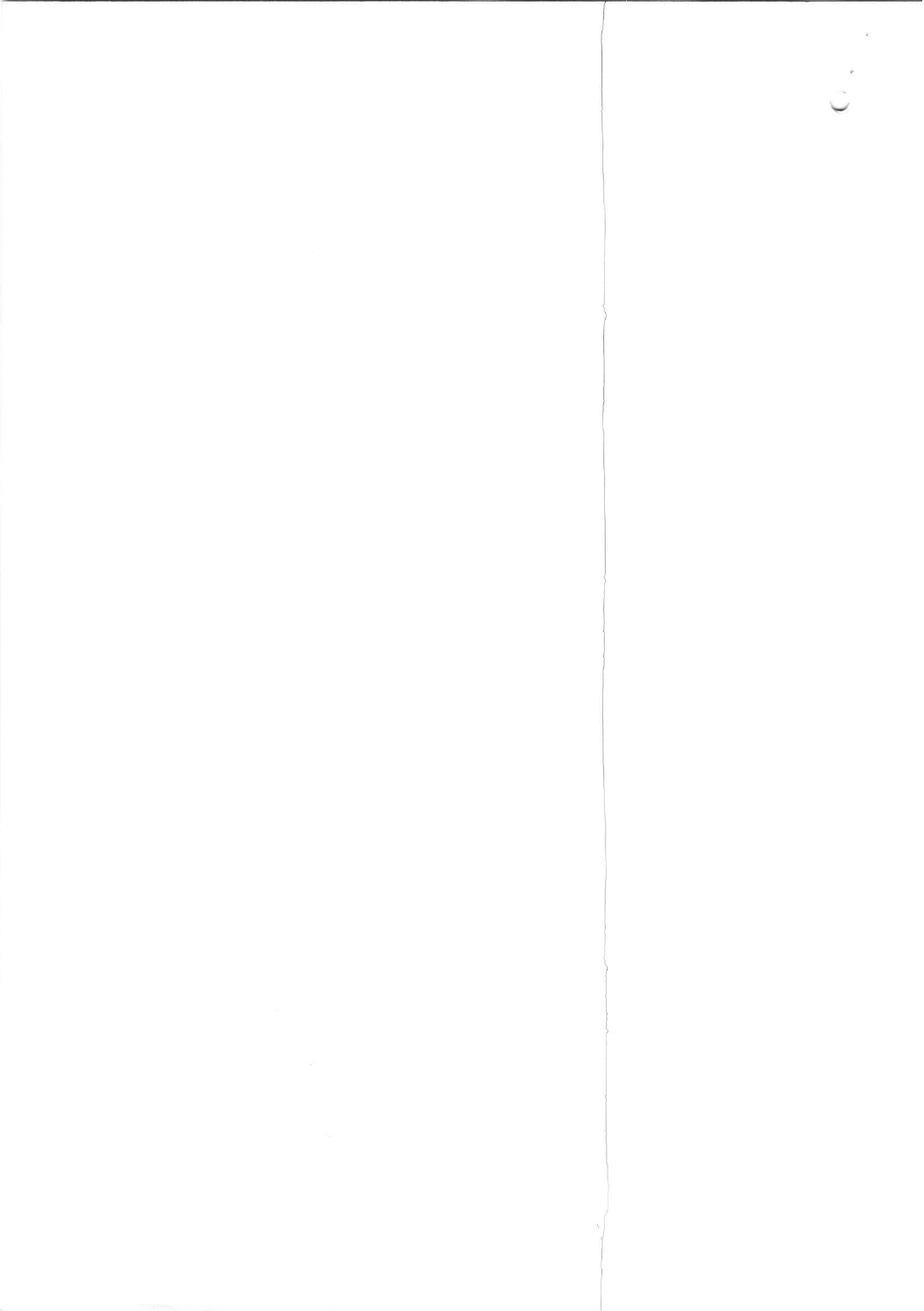വിശാല കൊച്ചി വികസന അതോറിറ്റി



പി.ബി. നമ്പർ 2012 ഫോൺ 2205061 ഫാക്സ് : 91 484 2206230 കൊച്ചി-682 020 website: www.gcda.kerala.gov.in. E-mail: gcdaonline@gmail.com

നം.ഇ3/9550/17/ജിസിഡിഎ.

തീയതി, 27.12.2021

## പുനഃ ക്വട്ടേഷൻ പരസ്യം

താഴെ പറയുന്ന പ്രവൃത്തിക്കു വേണ്ടി ജി.എസ്.ടി രജിസ്ട്രേഷനുളള വ്യക്തികൾ/ഏജൻസികൾ/സ്ഥാപനങ്ങൾ എന്നിവരിൽ നിന്നും പ്രവർത്തിയുടെ പേര് ആലേഖനം ചെയ്ത മുദ്ര കവറുകളിൽ വച്ച മത്സരസ്വഭാവമുളള ദർഘാസുകൾ രജിസ്റ്റേർഡ്/സ്പീഡ് പോസ്റ്റ് വഴി മാത്രം (കൊറിയർ സ്വീകരിക്കുന്നതല്ല) ക്ഷണിച്ചുകൊളളുന്നു. ജി.എസ്.ടി.യുമായി ബന്ധപ്പെട്ട അതാതു സമയത്തെ സർക്കാർ ഉത്തരവുകൾ ടെണ്ടറുകൾക്ക് ബാധകമായിരിക്കുന്നതാണ്.

| $(d \theta_2 \Omega)$ | പ്രവ്യത്തിയുടെ പേര്       | അടങ്കൽ     | നിരത    | ഫോറം      |             |                |
|-----------------------|---------------------------|------------|---------|-----------|-------------|----------------|
| നമ്പർ                 |                           |            |         |           | ദർഘാസ്      | ദർഘാസ്         |
|                       |                           | തുക        | ദ്രഗ്യാ | വില       | വിൽപ്പന     | സ്വീകരിക്കുന്ന |
|                       |                           |            |         |           | നടത്തുന്ന   | അവസാന          |
|                       |                           |            |         |           |             |                |
|                       |                           |            |         |           | അവസാന       | തീയതിയും       |
|                       |                           |            |         |           | തീയതിയും    | സമയവും         |
|                       |                           |            |         |           | സമയവും      |                |
| 1.                    | എറണാകുളം                  | $24,186/-$ | $650/-$ | 315/- രൂപ | 10.01.2022, | 14.01.2022.    |
|                       | സി.എം.ഡി.എസ്              |            | രൂപ     |           | 3.00 പി.എം  |                |
|                       | ഗ്രൗണ്ടിന്റെ<br>പടിഞ്ഞാറ് |            |         |           |             | 4.00 പി.എം     |
|                       |                           |            |         | ജി.എസ്.   |             |                |
|                       | ഭാഗത്തുള്ള<br>കാടും       |            |         | sî        |             |                |
|                       | മാലിന്യങ്ങളും<br>നീക്കം   |            |         |           |             |                |
|                       | ചെയ്യുന്ന പ്രവൃത്തി       |            |         |           |             |                |
|                       |                           |            |         |           |             |                |

സ്വീകരിച്ച ദർഘാസുകൾ 14.01.2022 4.30 ന് ഹാജരുളള കരാറുകാരുടെ തുറക്കുന്നതാണ്. കൂടുതൽ വിവരങ്ങൾക്ക് പ്രവൃത്തി സാന്നിദ്ധ്യത്തിൽ സമയങ്ങളിൽ ജിസിഡിഎ ഓഫീസുമായി ബന്ധപ്പെടേണ്ടതാണ്. ദർഘാസുകൾ ഒന്നായോ മുഴുവനായോ യാതൊരു കാരണവും കാണിക്കാതെ നിരസിക്കുവാനുളള അധികാരം ജിസിഡിഎ സെക്രട്ടറിയിൽ നിക്ഷിപ്തമാണ്. ഫോറം വില യാതൊരു കാരണവശാലും തിരികെ നൽകുന്നതല്ല

ഒപ്പ്/-എക്സിക്യൂട്ടീവ് എഞ്ചിനീയർ

സുപ്രണ്ട്

R-Am-29.12.2021

Websch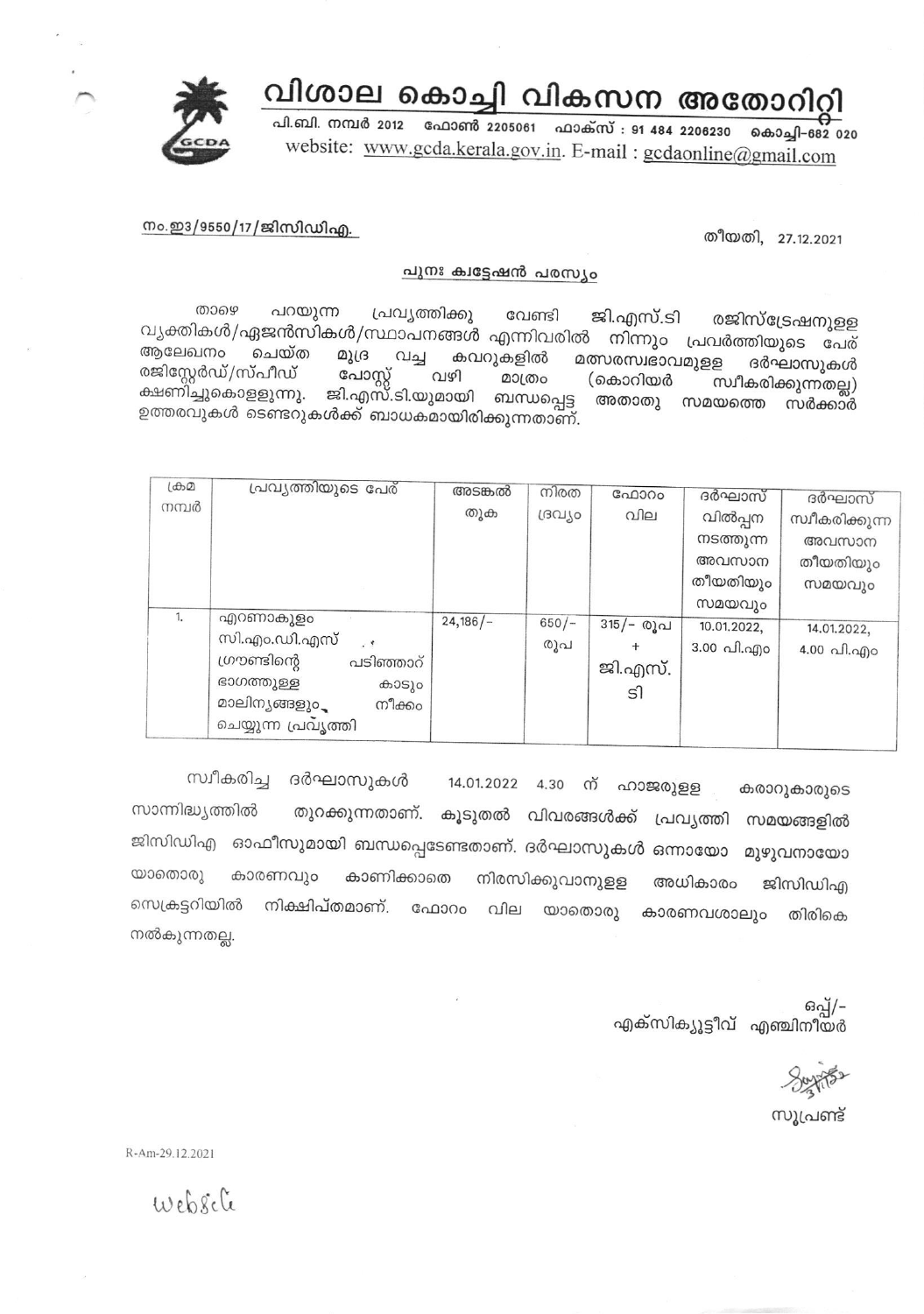